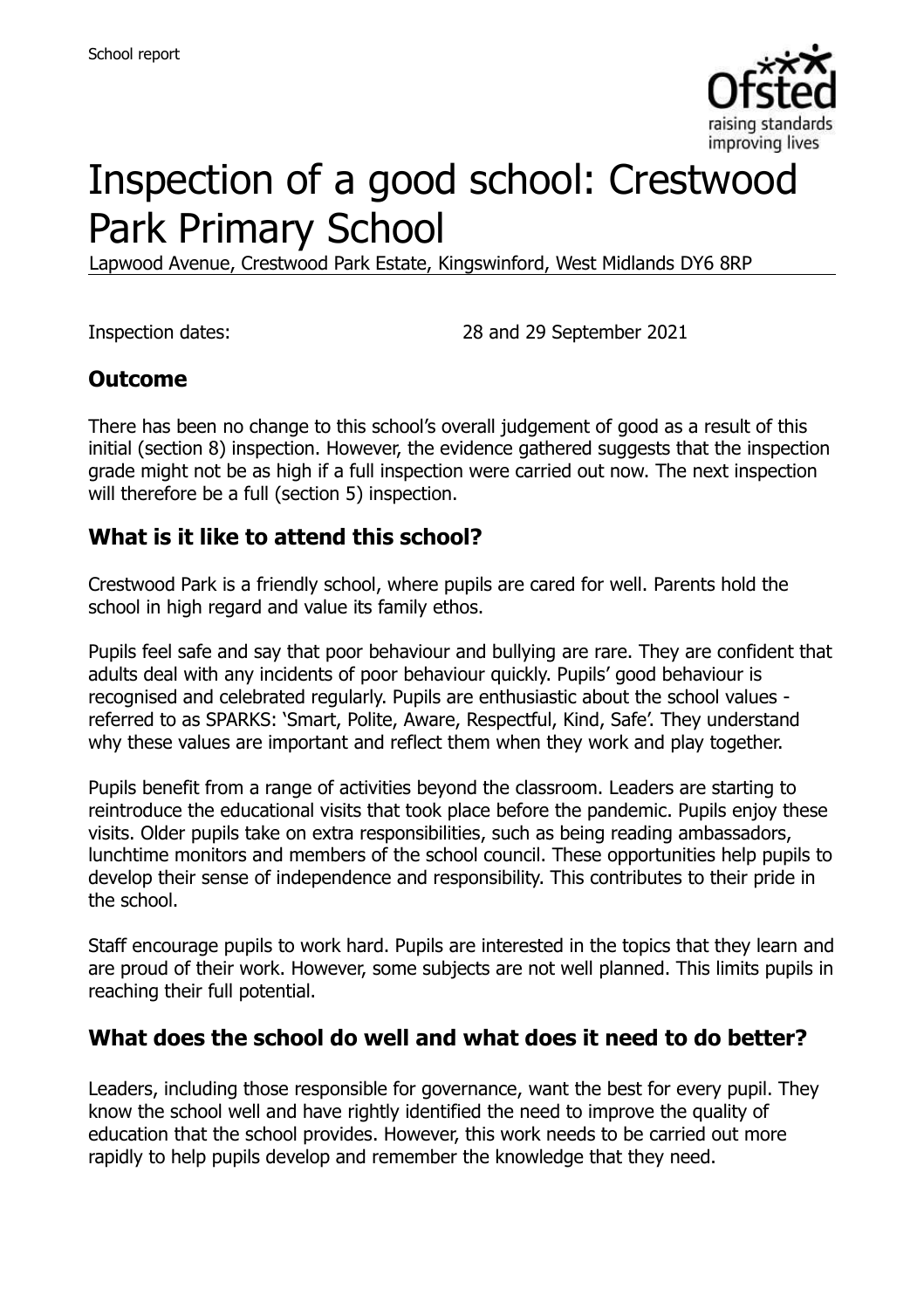

Teachers ensure that their planning helps all pupils, including those with special educational needs and/or disabilities, to learn the full curriculum. These plans set out how staff should support pupils during lessons. Adults do this successfully. Their support ensures that all pupils learn a broad range of subjects. However, the curriculum is not structured sufficiently well enough in some foundation subjects. This is a barrier to pupils' learning. For example, pupils learn French in some years and German in others. This slows pupils' learning.

Curriculum plans in some subjects set out clearly the essential knowledge that pupils need to learn. For example, in mathematics, teachers understand the exact content they need to teach, and when to teach it. This allows teachers to check that all pupils are keeping up with the mathematics curriculum. However, curriculum leaders have not set this information out precisely enough in all subjects. As a result, teachers sometimes decide for themselves which key facts and ideas to cover. While these lessons provide pupils with interesting activities and exciting experiences, they do not build pupils' knowledge over time. This hinders pupils from achieving as well as they should.

Leaders have ensured that there is a clear approach to teaching early reading. Staff understand this approach and stick to it. The curriculum is well planned and sequenced. Younger pupils learn to read in small groups every day. As a result, most pupils make good progress and soon become better readers. However, some pupils do not get enough practice because the books they read are not well matched to the sounds they know. This slows their progress in learning to read fluently.

Leaders have identified the early years as a phase of the school they intend to improve further. They have started to make positive changes to enhance children's learning experiences. For example, they have deployed extra staff to work with children in smaller groups. This helps children to carefully focus on the things they need to learn.

Leaders have high expectations of pupils' behaviour. They communicate these expectations well. Procedures for dealing with behaviour are clear. This helps all staff to have a consistent approach. As a result, pupils behave very well. They concentrate on their tasks and take part in lessons without fuss.

Leaders work extremely hard to promote the well-being of children and adults. Pupils benefit from weekly lessons in personal, social, health and economic education. These lessons teach pupils about healthy relationships and help them to maintain strong friendships. The pastoral team work diligently to support pupils, families and staff. This is creating an environment where everyone feels valued. Consequently, pupils enjoy being at school and staff morale is high.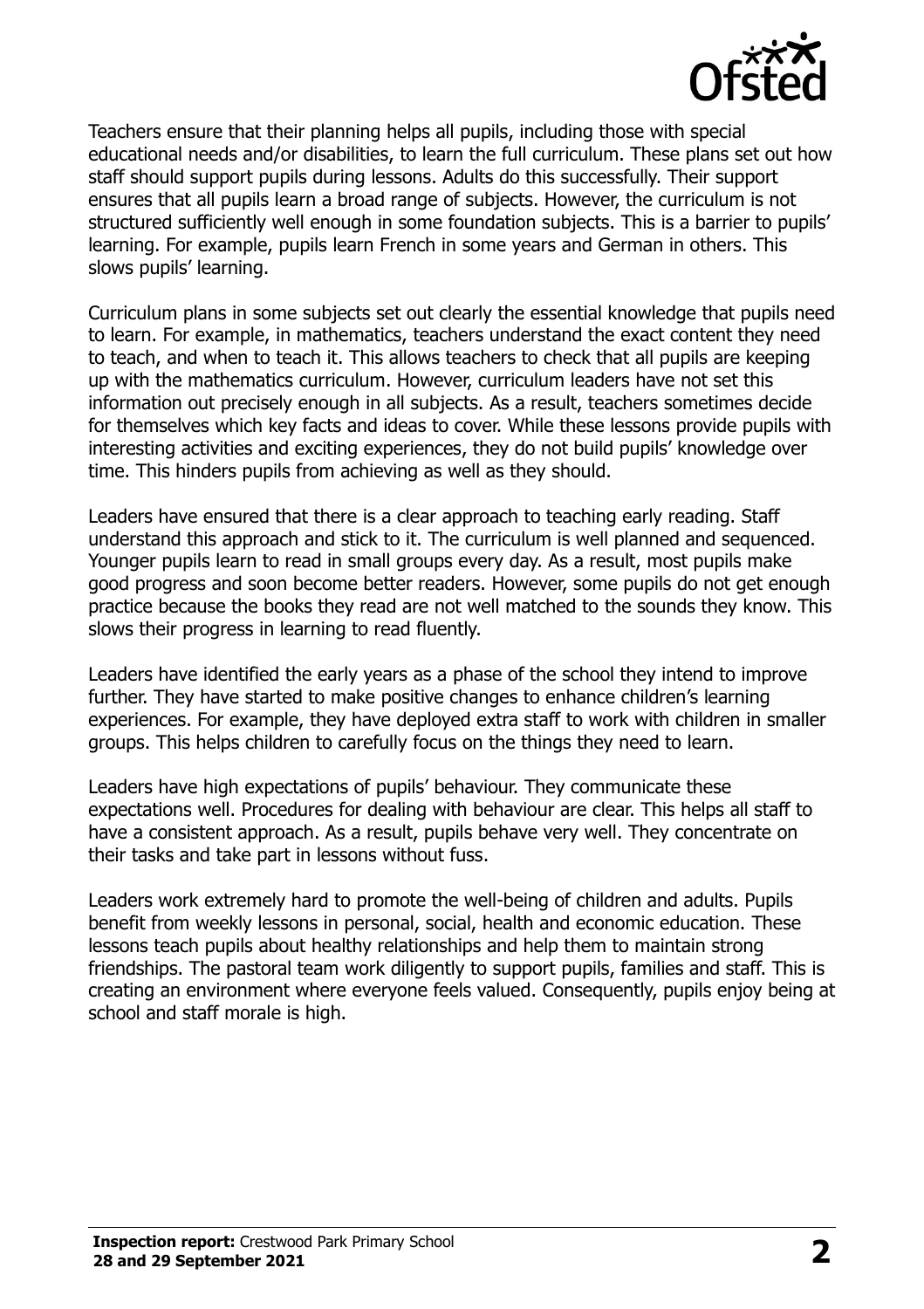

# **Safeguarding**

The arrangements for safeguarding are effective.

Leaders, including governors, have put systems in place to safeguard pupils. They keep accurate records and work well with other agencies to make sure that pupils receive the right help when they need it.

Leaders ensure that all staff are alert to identify pupils who may need help. For example, staff regularly discuss possible situations when they would need to take action. This helps staff know what to do if they have concerns about a pupil.

# **What does the school need to do to improve?**

# **(Information for the school and appropriate authority)**

- Some pupils practise reading using books that are not precisely matched to their phonics ability. This prevents these pupils from becoming better readers. Leaders should ensure that pupils practise reading from books that are matched to their reading ability.
- Curriculum plans are not structured sufficiently well in some subjects. This limits pupils in reaching their full potential. Leaders should ensure that the curriculum is well structured in all subjects.
- Curriculum plans in many foundation subjects do not set out the essential knowledge that leaders expect pupils to know and remember each year. This is a barrier to pupils knowing more and remembering more. Leaders should develop curriculum plans to clearly set out the knowledge, vocabulary and skills that pupils are expected to learn in each subject.

### **Background**

When we have judged a school to be good, we will then normally go into the school about once every four years to confirm that the school remains good. This is called a section 8 inspection of a good or outstanding school, because it is carried out under section 8 of the Education Act 2005. We do not give graded judgements on a section 8 inspection. However, if we find evidence that a school would now receive a higher or lower grade, then the next inspection will be a section 5 inspection. Usually this is within one to two years of the date of the section 8 inspection. If we have serious concerns about safeguarding, behaviour or the quality of education, we will deem the section 8 inspection as a section 5 inspection immediately.

This is the first section 8 inspection since we judged the school to be good in June 2016.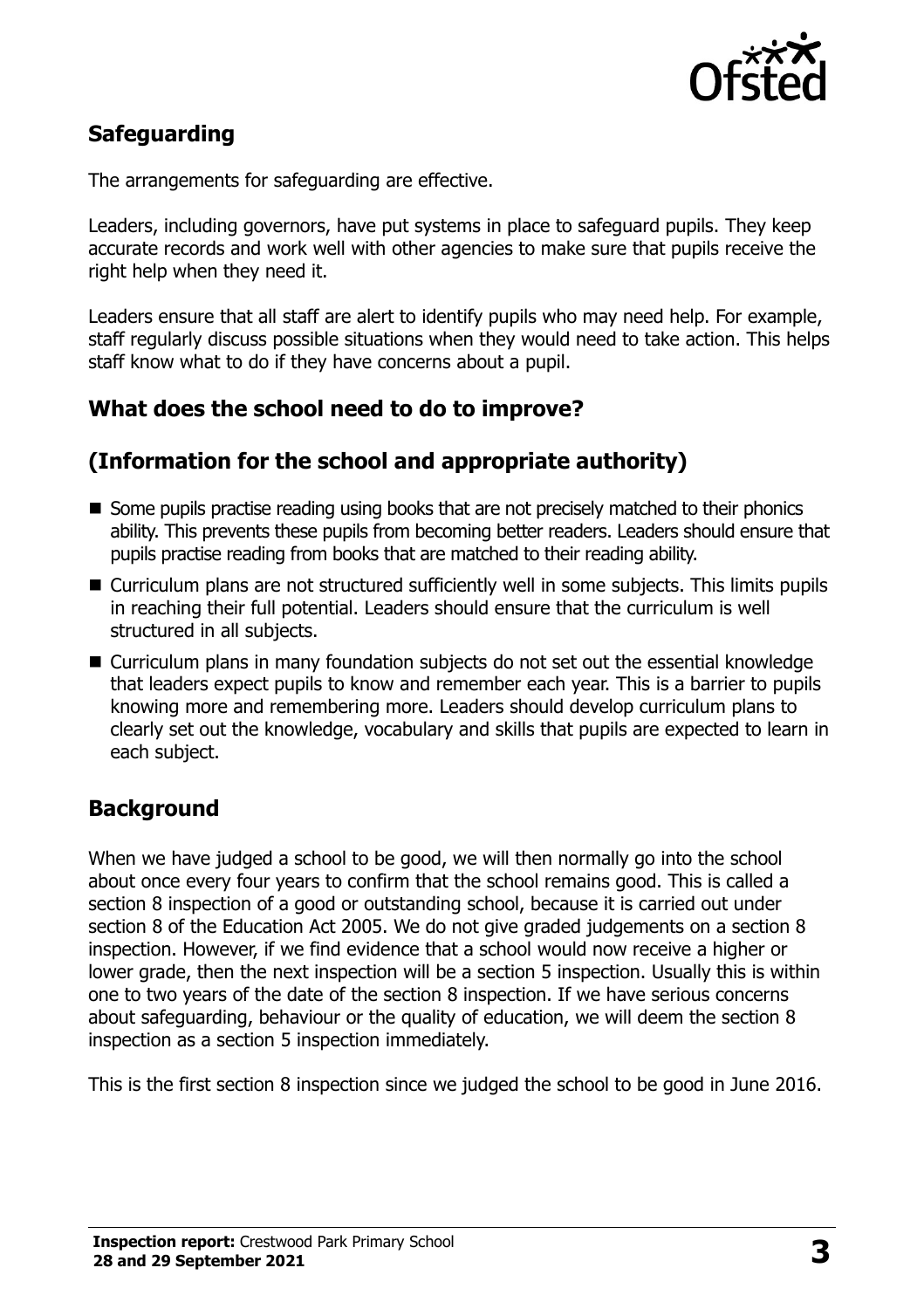

### **How can I feed back my views?**

You can use [Ofsted Parent View](https://parentview.ofsted.gov.uk/) to give Ofsted your opinion on your child's school, or to find out what other parents and carers think. We use information from Ofsted Parent View when deciding which schools to inspect, when to inspect them and as part of their inspection.

The Department for Education has further [guidance](http://www.gov.uk/complain-about-school) on how to complain about a school.

If you are the school and you are not happy with the inspection or the report, you can [complain to Ofsted.](https://www.gov.uk/complain-ofsted-report)

#### **Further information**

You can search for [published performance information](http://www.compare-school-performance.service.gov.uk/) about the school.

In the report, '[disadvantaged pupils](http://www.gov.uk/guidance/pupil-premium-information-for-schools-and-alternative-provision-settings)' refers to those pupils who attract government pupil premium funding: pupils claiming free school meals at any point in the last six years and pupils in care or who left care through adoption or another formal route.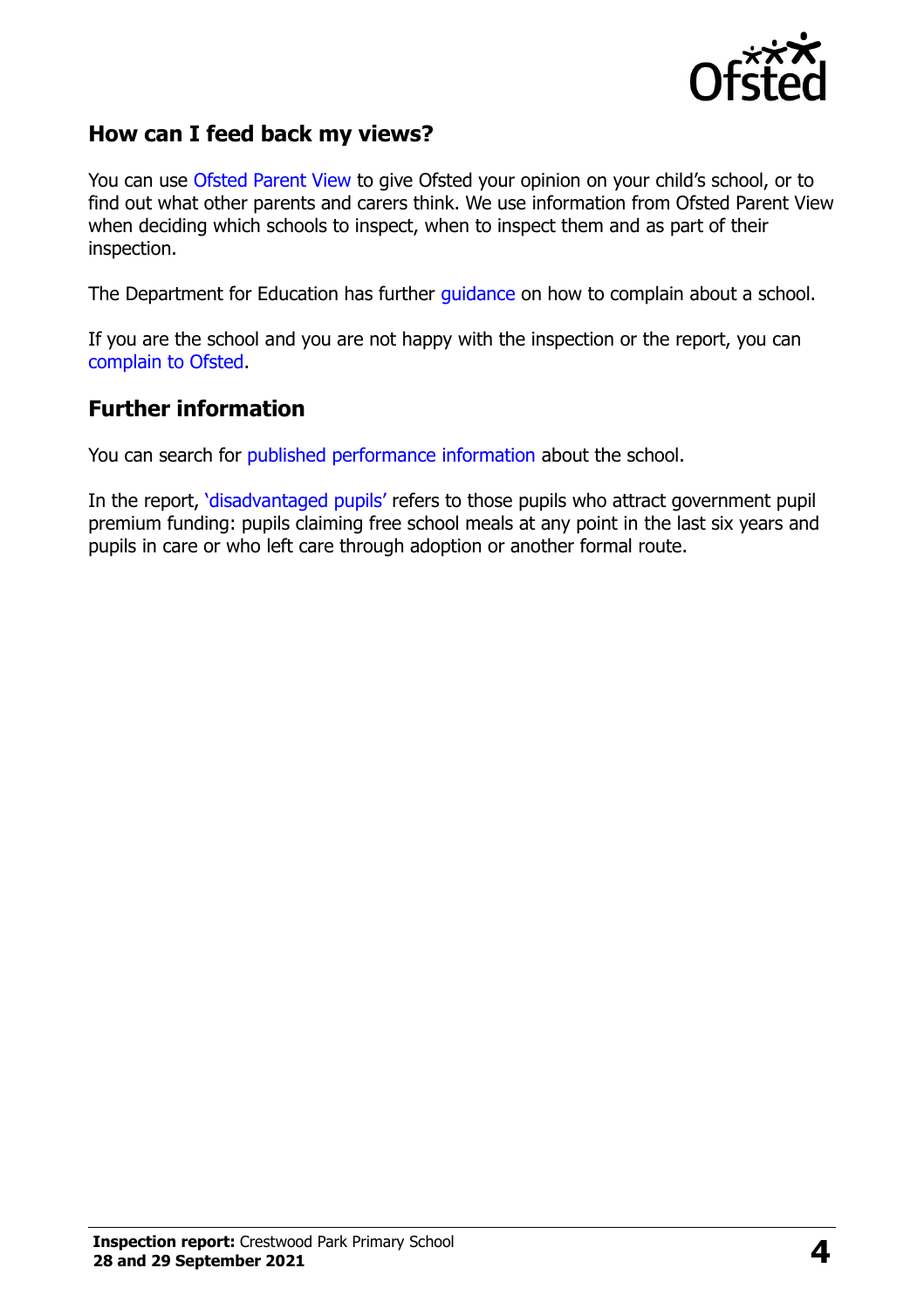

# **School details**

| Unique reference number             | 103790                                                                 |
|-------------------------------------|------------------------------------------------------------------------|
| <b>Local authority</b>              | <b>Dudley</b>                                                          |
| <b>Inspection number</b>            | 10199831                                                               |
| <b>Type of school</b>               | Primary                                                                |
| <b>School category</b>              | Maintained                                                             |
| Age range of pupils                 | 5 to 11                                                                |
| <b>Gender of pupils</b>             | Mixed                                                                  |
| Number of pupils on the school roll | 215                                                                    |
| <b>Appropriate authority</b>        | The governing body                                                     |
| <b>Chair of governing body</b>      | Dean Hubbard                                                           |
| <b>Headteacher</b>                  | Amy Cooper                                                             |
| Website                             | http://www.crestwood-p.dudley.sch.uk/                                  |
| Dates of previous inspection        | 8 and 9 June 2016, under section 5 of the<br><b>Education Act 2005</b> |

### **Information about this school**

- The headteacher was appointed in September 2019.
- The school is an average-sized primary school.

### **Information about this inspection**

- This was the first routine inspection the school received since the COVID-19 (coronavirus) pandemic began. The inspector discussed the impact of the pandemic with school leaders and has taken that into account in their evaluation.
- Early reading, mathematics and history were considered as part of this inspection.
- The inspector met with the headteacher, deputy headteacher, curriculum leaders and teachers. The inspector also spoke with a group of governors, including the chair of the governing body.
- The inspector had a telephone conversation with a representative from the local authority.
- The inspector reviewed curriculum plans, looked at pupils' work and visited lessons.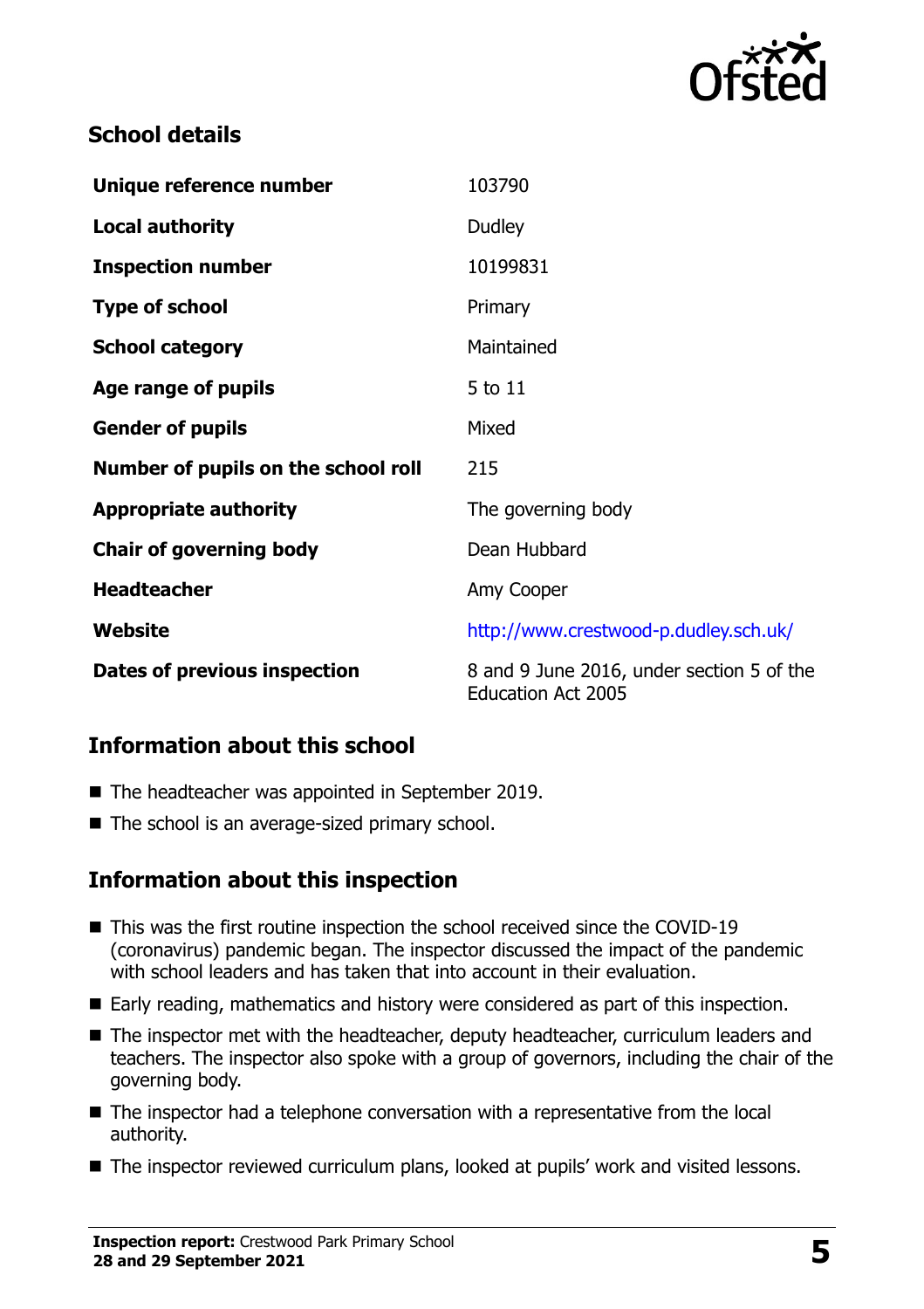

- The inspector reviewed safeguarding procedures. This included scrutinising the school's single central record of checks on staff.
- The inspector also looked at a range of policies and documents provided by the school. These included leaders' evaluations of the school's effectiveness and the school's improvement plan.
- The inspector had informal conversations with parents at the end of the school day and considered 52 responses on Ofsted's Parent View website.
- The inspector spoke to groups of pupils to collect their views on the school and took account of 31 responses to Ofsted's pupil survey.
- The inspector spoke with a range of staff and considered 22 responses to Ofsted's staff questionnaire.

#### **Inspection team**

Jonathan Leonard, lead inspector Her Majesty's Inspector